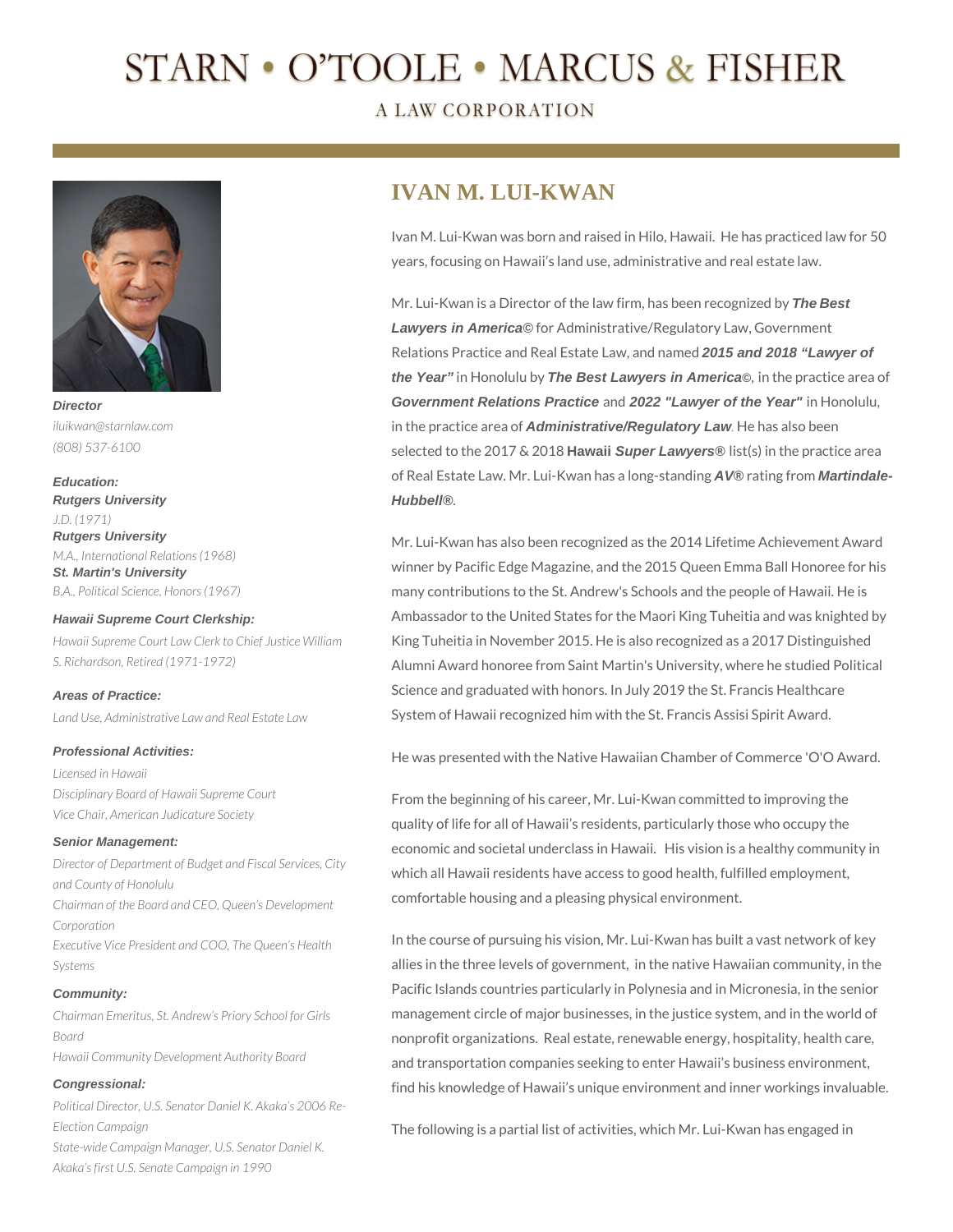pursuit of his vision for Hawaii.

#### **Government & Finance**

Past Chairman of the Board of Honolulu Authority for Rapid Transportation ("HART"). HART is the largest public works project in Hawaii's history.

Former Director of Department of Budget & Fiscal Services, City and County of Honolulu. As Chief Budget Officer, he oversaw Honolulu's \$1.2 billion operating budget. As Chief Finance Officer, he was responsible for the sale of general obligation bonds. As Chief Procurement Officer, he was responsible for procurement of all of Honolulu's goods and services.

In 1990, he served as Statewide Manager of Senator Akaka's first U.S. Senate Campaign, and Political Director for Senator Akaka's 2006 Re-Election Campaign. From 1976-82, Mr. Lui-Kwan was a Campaign Manager of Daniel K. Akaka's first and subsequent House of Representative race for Hawaii County.

#### **Culture…Native Hawaiian and Pacific Islands Organizations**

A Native Hawaiian, Mr. Lui-Kwan is managing member of Hokukahu, LLC. Hokukahu is the for profit subsidiary of Hokupili Foundation, the native Hawaiian nonprofit organization which serves approximately 60,000 residents of the Hawaiian Homelands communities in Hawaii. Hokupili's mission is to create economic opportunity and capacity building for native Hawaiians.

State Chairman for the Committee on Energy and Environment for the Sovereign Councils of the Hawaiian Homelands Assembly.

Ambassador to the United States and Hawaii for the Maori King, Kiingi Tuheitia, and the Tribes of Aotearoa.

Former President of the board of the Historic Hawaii Foundation.

#### **Former Senior Management in Major Businesses**

Trustee, Executive Vice President and Chief Operating Officer of The Queen's Health Systems, one of Hawaii's largest companies, and Chairman and Chief Executive Officer of Queen's Development Corporation. His responsibilities included oversight of Queen's 21 operating companies including its medical clinics, health plans, laboratory business and its physician office buildings.

Chairman of the Board, Diagnostic Laboratory Services; Chairman of the Board, Queen's Health Technologies; Director, Wilcox Health System; Vice Chairman, The Queen Emma Foundation Board of Trustees; Vice Chairman, Queen Emma